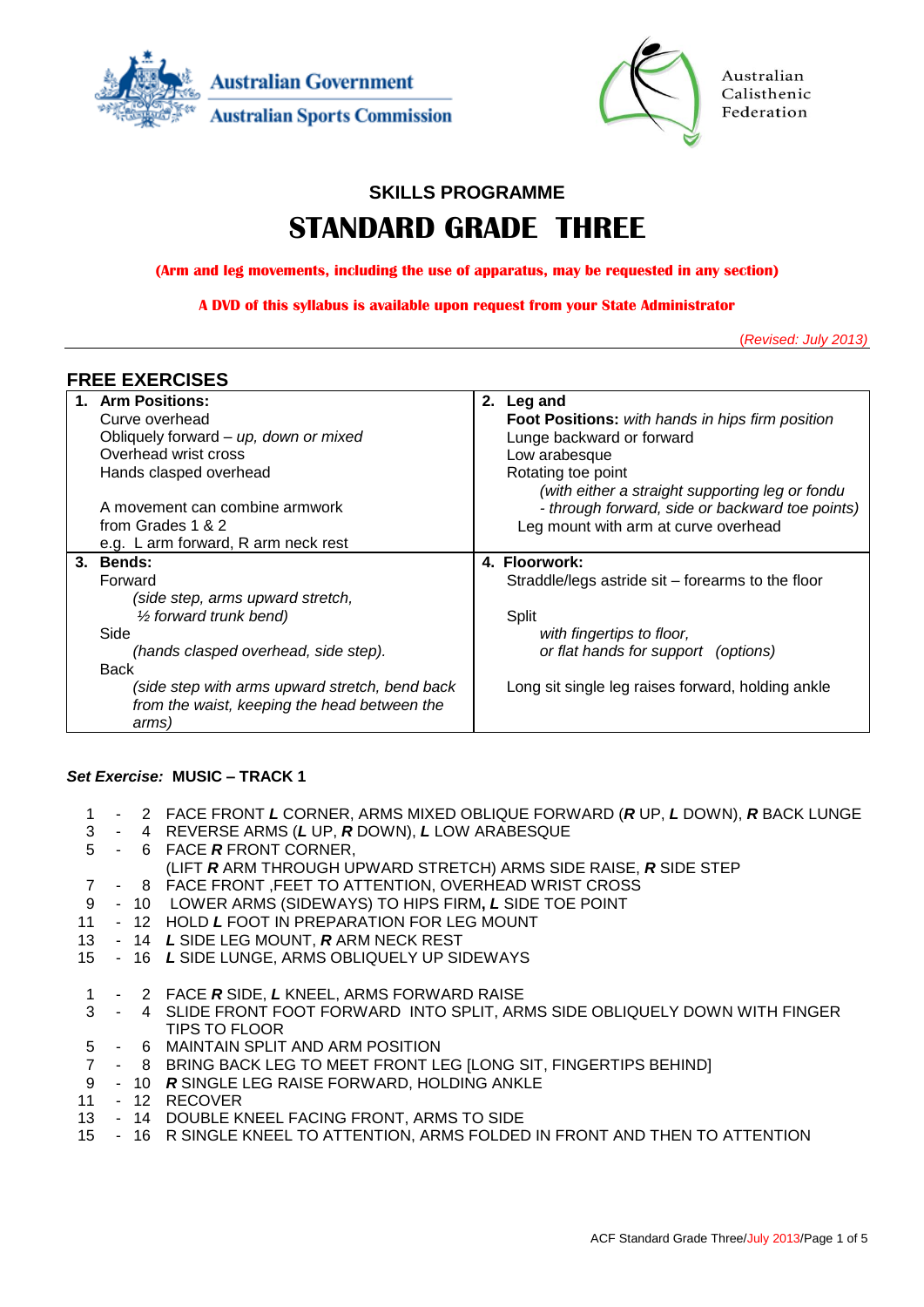## **ROD EXERCISES**

| 1. Under Grip:          | <b>Top Grip</b>     |
|-------------------------|---------------------|
| Back oblique down twist | Forward raise       |
| Rod across back         | Upward stretch      |
| Back twist              | Side raise twist    |
| Multiple flashing       | Forward raise twist |

#### *Set Exercise:* **MUSIC TRACK 2**

- 1 4 MULTIPLE FLASHING TO *L*
- L SIDE LUNGE, ROD ACROSS BACK
- 7 8 FEET TO ATTENTION, *R* OBLIQUE TWIST UP
- 9 10 *FACE R SIDE*:*R* STEP FORWARD, *L* BACKWARD TOEPOINT ,*L* BACK OBLIQUE DOWN TWIST
- L LOW ARABESQUE, *L* VERTICAL TWIST
- 13 14 *FACE FRONT*: *L* SIDE LUNGE, BACK TWIST (retaining *L* twist)
- 15 16 ATTENTON
- 1 2 CHANGE TO TOP GRIP (*L then R*)
- 3 4 *R* SIDE TOE POINT, ROD FORWARD RAISE
- 5 6 *R* SIDE RETIRE, ROD UPWARD STRETCH
- 7 8 EXTEND TO *R* SIDE LUNGE, *R* FORWARD RAISE TWIST
- 9 10 *R* SIDE LUNGE, *L*FORWARD RAISE TWIST
- 12 FEET TO ATTENTION, ROD FORWARD RAISE<br>- 14 L SIDE LUNGE. L SIDE RAISE TWIST
- 13 14 *L* SIDE LUNGE, *L* SIDE RAISE TWIST
- 15 16 ATTENTION

| 1. Inward:                                               | 2. Inward (facing side)                                       |
|----------------------------------------------------------|---------------------------------------------------------------|
| Back wristswing                                          | Mixed fold at forward raise                                   |
| Big wheel turn (start & finish with swing at side raise) | Single wristcross                                             |
|                                                          | Body swing to front                                           |
| 3.<br>Outward                                            | <b>Outward</b> (facing side)<br>4.                            |
| Back wristswing                                          | Mixed fold at forward raise                                   |
| Big wheel turn (start & finish with swing at side raise) | Single wristcross                                             |
|                                                          | Body swing to front                                           |
| 5. Parallel: (L&R directions)                            | <b>Parallel:</b> (L&R directions) -facing backward side<br>6. |
| Back wristswing                                          | <b>Bodycross</b>                                              |
|                                                          | Full circle alternating with forward raise swing              |
| 7. Side Windmill (L&R directions)                        | 8. Side Windmill (L&R directions) -facing fwd side            |
| Side raise swing                                         | Body cross                                                    |
|                                                          | Double fold                                                   |
|                                                          | 9. Side Windmill (L&R directions) -facing bwd side            |
|                                                          | Forward raise swing                                           |
|                                                          | Full circle                                                   |
| <b>10. Outward Windmill</b>                              | 11. Outward Windmill - facing side                            |
| Leg swing                                                | Forward raise swing                                           |
| Fold at side raise                                       | Full circle alternating with Forward raise swings             |
| 12. Inward Windmill                                      | 13. Inward Windmill - facing side                             |
| <b>Full circle</b>                                       | Forward raise swing                                           |
| Headswing                                                | Full circle alternating with Forward raise swings             |
| Side raise swing                                         |                                                               |

## **CLUB SWINGING**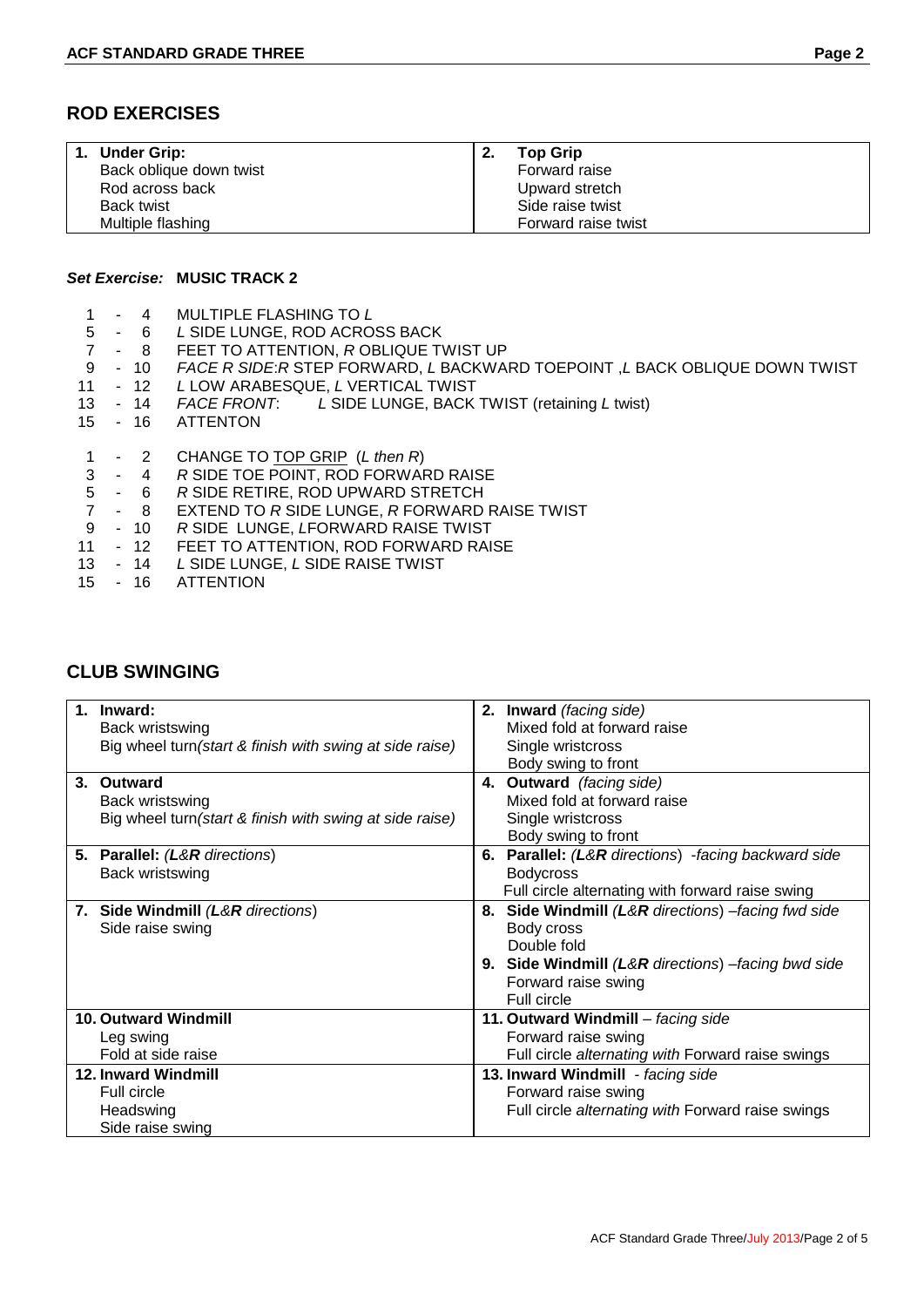#### **CLUB SWINGING (contd)**

*Set Exercises:* **MUSIC TRACK 3**

*Commence arms upward stretch , side step*

|--|

| 1                       | $-2$                       | L SIDE: L SIDE RAISE SWING, R SIDE RAISE SWING                             |
|-------------------------|----------------------------|----------------------------------------------------------------------------|
| 3<br>5                  | $-4$                       | <b>BACKSWING</b>                                                           |
|                         |                            | FACE BACKWARD SIDE: FORWARD RAISE SWING                                    |
| 6                       |                            | L ARM FULL CIRCLE, RARM FORWARD RAISE SWING                                |
| $\overline{7}$          |                            | FORWARD RAISE SWING                                                        |
| 8                       |                            | FACE THE FRONT OVERHEAD WRIST SWING & FINISH AT UPWARD STRETCH             |
| 9                       | - 16                       | REPEAT TO R SIDE                                                           |
|                         | Outward Windmill           | - incorporating Inward swings facing back                                  |
|                         |                            | Commence with L hand:                                                      |
|                         | $\overline{\phantom{0}}^2$ | FULL CIRCLE, HEADSWING                                                     |
| 3                       |                            | <b>LEGSWING</b>                                                            |
| $\overline{\mathbf{4}}$ |                            | FACING L SIDE: FORWARD RAISE SWING                                         |
|                         |                            |                                                                            |
| 5                       |                            | L HAND; FORWARD RAISE SWING WITH RARM FULL CIRCLE                          |
| $\,6$                   |                            | BOTH HANDS FORWARD RAISE SWING                                             |
| 7                       | 8                          | <b>R HAND: FORWARD RAISE SWING WITH L ARM FULL CIRCLE</b>                  |
| 9                       |                            | STEP WITH <b>R</b> FOOT TO FACE BACK (SWINGING INWARD); SIDE RAISE SWING   |
| 10                      |                            | <b>HEADSWING</b>                                                           |
| 11                      |                            | <b>FULL CIRCLE</b>                                                         |
| 12                      |                            | FORWARD RAISE SWING FACING R SIDE                                          |
| 13                      | - 14                       | STEP RIGHT TO FACE FRONT: FOLD AT SIDE RAISE COMMENCING WITH <b>R</b> HAND |
|                         |                            |                                                                            |
|                         |                            | (SWINGING OUTWARD)                                                         |
| 15                      | - 16                       | FULL CIRCLE TO UPWARD STRETCH                                              |

#### **FIGURE MARCHING**

| Mark time moving backwards<br>Side, forward and backward stepping<br>About turns by<br>. Forward step (open turn)<br>. With foot across in front<br>. With foot crossed behind<br>Forward marching with corner turns | Note:<br>The accepted method of cornering for this exam is<br>shown on the video. |
|----------------------------------------------------------------------------------------------------------------------------------------------------------------------------------------------------------------------|-----------------------------------------------------------------------------------|
|----------------------------------------------------------------------------------------------------------------------------------------------------------------------------------------------------------------------|-----------------------------------------------------------------------------------|

#### *Set Exercise:* **MUSIC TRACK 4 Commence upstage** *R*

- 1 8 STEP IN SQUARE (*L* Forward Step & Att/*L* Side Step & Att/*R* Back Step & Att/*R* Side Step & Att;
- MARCH FORWARD 3 STEPS AND OPEN TURN ON 4TH STEP TO FACE THE BACK
- 13 -14 MARCH FORWARD
- 15 -16 ABOUT TURN *L* FOOT ACROSS IN FRONT TO FACE THE FRONT 1 4 MARCH FORWARD
- 1 4 MARCH FORWARD<br>5 L CORNER TURN
- **L CORNER TURN**
- 6 -10 MARCH FORWARD
- 11 -12 STEP FORWARD TO ATTENTION
- 13 -16 MARKTIME MOVING BACKWARDS CLOSE TO ATTENTION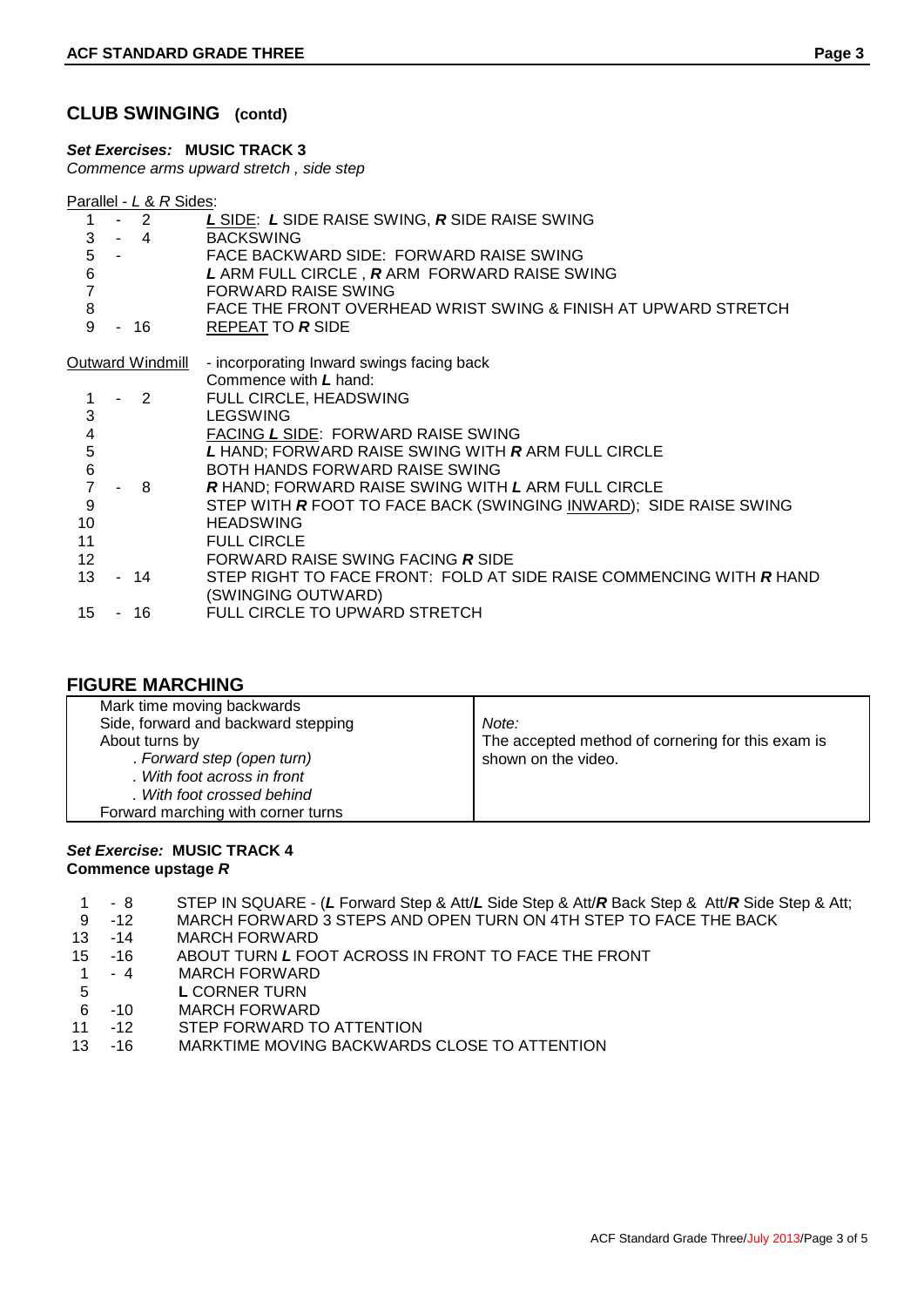| 1. Arm Positions:<br>3rd arabesque alignment<br>4 <sup>th</sup> Crossed position  | 2. Leg and foot positions<br>Low arabesque (arms 1 <sup>st</sup> arabesque)                                                                                                                                                                                                             |
|-----------------------------------------------------------------------------------|-----------------------------------------------------------------------------------------------------------------------------------------------------------------------------------------------------------------------------------------------------------------------------------------|
| 3. Identify in Set Choreography:<br>1. 5 <sup>th</sup> on demi-pointe<br>2. Coupé | Bourrée<br>3.<br>4. Kneeling position                                                                                                                                                                                                                                                   |
|                                                                                   | <b>NOTE:</b><br>DEVANT - Term used to describe a position in<br>which the working leg is placed in front of the<br>other foot or in front of the body.<br>DERRIÈRE - Term used to describe a position in<br>which the working leg is placed behind the other<br>foot or behind the body |

# **AESTHETIC (contd)**

# *Set Exercise:* **MUSIC TRACK 5**

Commence centre back

| $1 - 2$   | Small développé $R$ foot fwd. and step up to $5th$ on demi pointe,<br>bourree forward and finish facing $L$ downstage corner in $5th$ in<br>demi plié $R$ foot in front (devant) | Arms through 1 <sup>st</sup> to 5 <sup>th</sup>                                                                                 |
|-----------|----------------------------------------------------------------------------------------------------------------------------------------------------------------------------------|---------------------------------------------------------------------------------------------------------------------------------|
| $3 - 4$   | Chassé fwd and recover to                                                                                                                                                        | Arms lower through 1 <sup>st</sup> to                                                                                           |
|           | L toepoint behind (derrière)                                                                                                                                                     | 1 <sup>st</sup> arabesque.                                                                                                      |
|           |                                                                                                                                                                                  | Arms 2 <sup>nd</sup> arabesque                                                                                                  |
| $5 - 6$   | Coupé                                                                                                                                                                            | Lower arms to preparation and lift to<br>low second                                                                             |
| 7 - 8     | Bourrée and turn via $L$ to face downstage $R$ corner                                                                                                                            | Arms through 1 <sup>st</sup> to 2 <sup>nd</sup>                                                                                 |
| $9 - 10$  | Step fwd. L, développé R leg to forward toe point on fondu                                                                                                                       | Arms through 1 <sup>st</sup> to low 2 <sup>nd</sup>                                                                             |
| $11 - 12$ | Walk $R$ , $L$ into $R$ downstage corner and kneel $R$                                                                                                                           | Lifting arms over to cross downwards                                                                                            |
| 13        | Press fwd over front knee                                                                                                                                                        | Arms $4th$ - L arm raised                                                                                                       |
| 14        | Stand in 5 <sup>th</sup> on demi point, L foot front (devant)                                                                                                                    | Open arms through preparation                                                                                                   |
| 15        | Face front, bourrée L and step to L                                                                                                                                              | to low 2 <sup>nd</sup>                                                                                                          |
| 16        | Place $R$ foot behind (derrière) in classical pose                                                                                                                               | Arms through $5th L$ hand softly to R<br>side of face and $R$ hand is placed<br>softly under $L$ elbow with palm facing<br>down |

## **DANCE** *JAZZ EXERCISE*

| <b>Identify in Set Choreography:</b> |                                                 |    |                          |
|--------------------------------------|-------------------------------------------------|----|--------------------------|
|                                      | Rib isolations                                  |    | 5. Parallel retiré       |
|                                      | 2. Shoulder rolls –backwards and forwards       |    | 6. Contraction           |
|                                      | 3. Shoulder isolations – forwards and backwards |    | 7. Parallel 1st          |
|                                      | 4. Pop heel                                     | 8. | Parallel 2 <sup>nd</sup> |